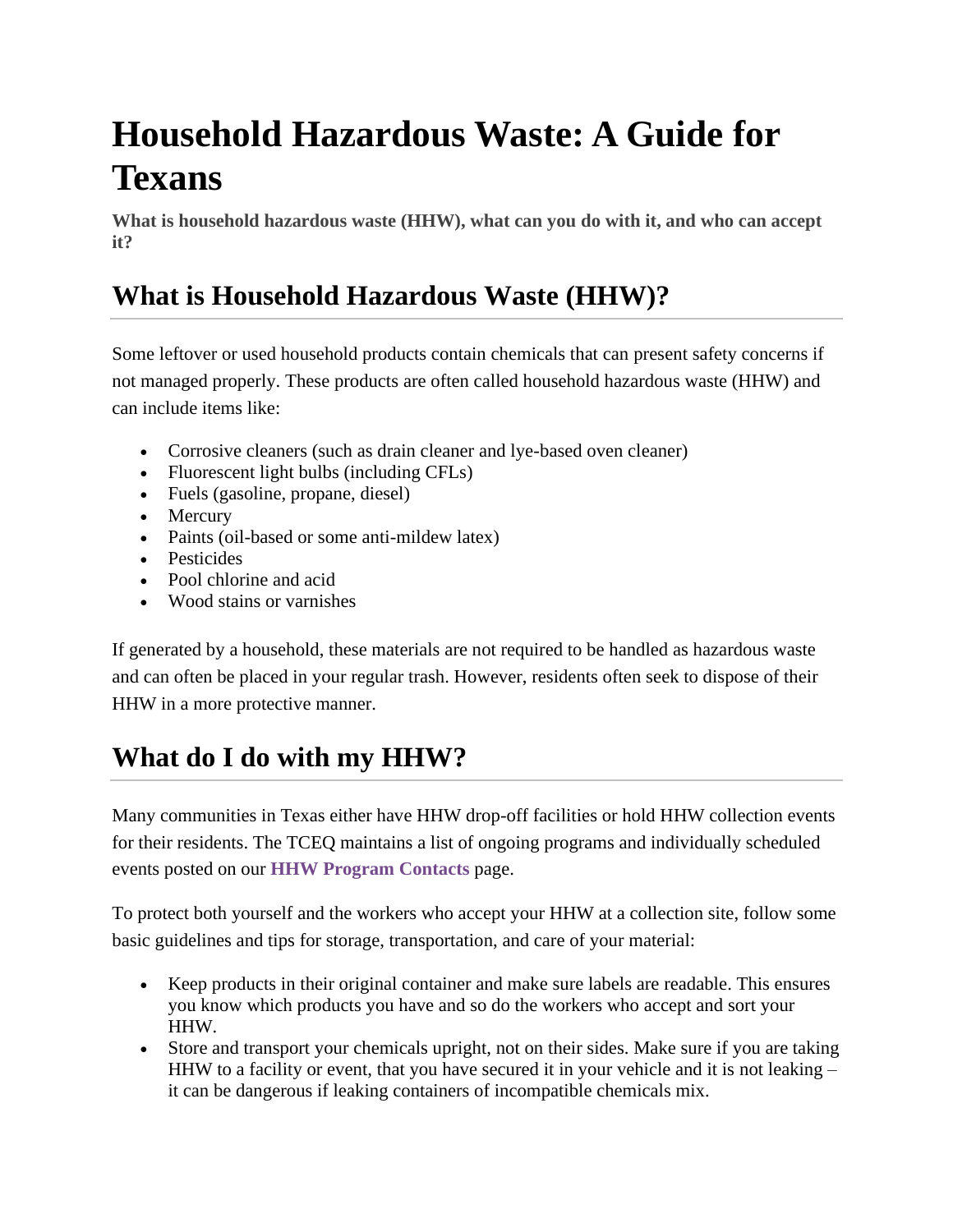- **NEVER** mix products together. This can be dangerous, even deadly.
- Keep chemicals in a cool, dry place out of reach of children and pets.

### **Managing HHW in your Home**

You can decrease the HHW in your own home by using some simple guidelines:

**REDUCE** the amount of HHW you keep in your house:

- Buy only what you need to do the job. Buying chemicals in bulk may not be saving you money if you do not use all of them.
- Consider using alternative household products that do not contain hazardous materials.
- For painting projects, know the size of your area and use an online paint calculator to determine how many gallons you should buy.

#### Think **REUSE**:

• Pass on your unexpired chemicals or paint in good condition to friends, relatives, or neighbors who can use them! Doing this will save time and money for yourself and others.

### **What can I do with...?**

#### **Antifreeze:**

Antifreeze is nonhazardous, however many programs that collect HHW and/or used oil will also accept antifreeze. Some automotive shops also take used antifreeze for recycling.

#### **Compact Fluorescent Light bulbs (CFLs):**

Like other fluorescent light bulbs, CFLs (including green tip) contain some amount of mercury, though it is a small amount and not released when the bulb is intact or in use. If you have a CFL that breaks, the EPA offers information on **[cleaning up the broken bulb](http://www.energystar.gov/ia/partners/promotions/change_light/downloads/Fact_Sheet_Mercury.pdf)**  $\mathbb{R}$ .

Recycling is the best option for CFLs. Check to see if an **[HHW program](https://www.tceq.texas.gov/p2/hhw/contacts.html)** in your area accepts CFLs or check **[www.lamprecycle.org](http://www.lamprecycle.org/)**

Businesses looking to properly dispose of fluorescent lamps can find out more from the TCEQ guide about **[complying with laws when disposing of lamps and other equipment containing](https://www.tceq.texas.gov/assets/public/comm_exec/pubs/rg/rg-377.pdf)  [mercury.](https://www.tceq.texas.gov/assets/public/comm_exec/pubs/rg/rg-377.pdf)**

Consider energy efficient LED bulbs to replace CFLs when appropriate.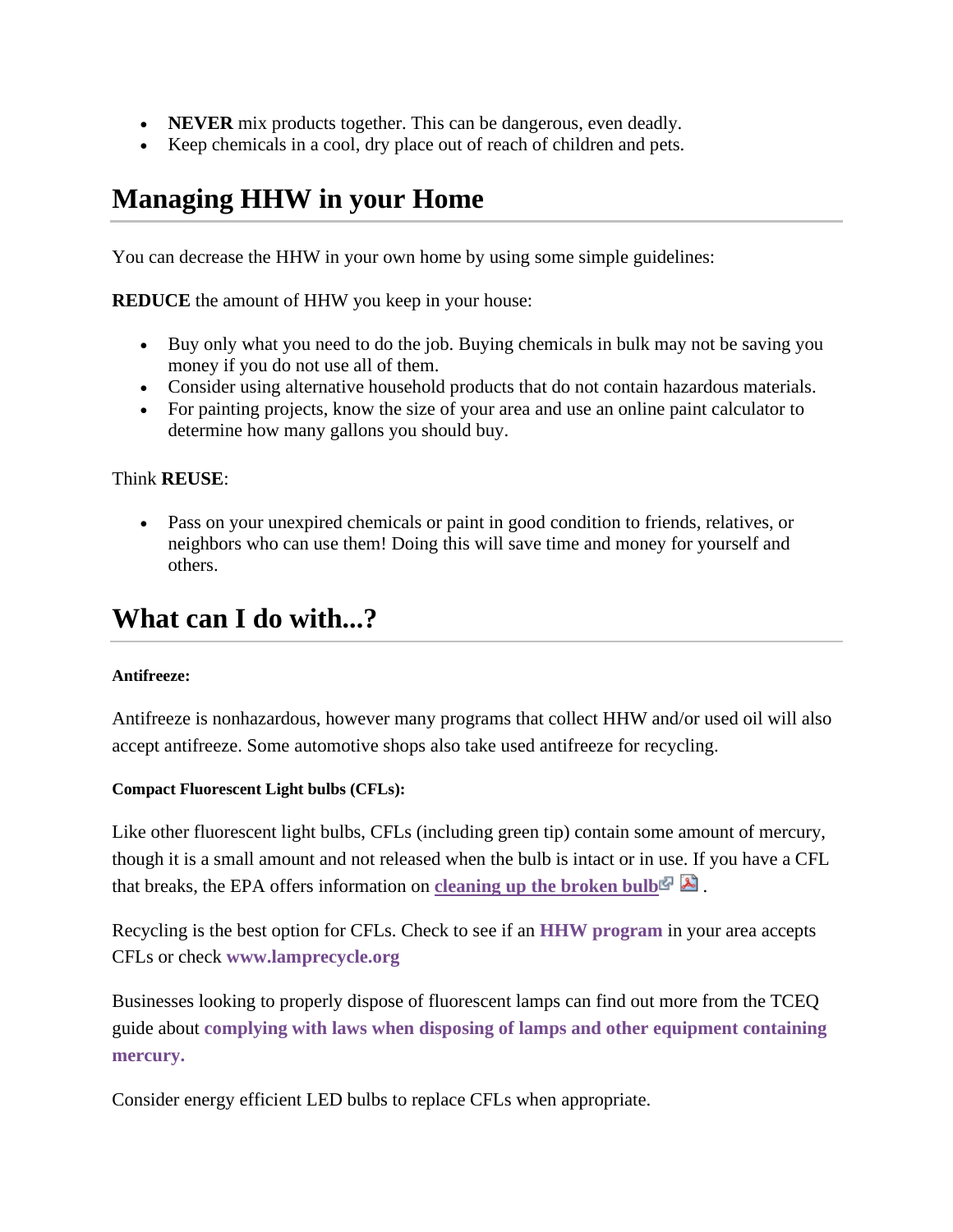#### **Empty bottles (cleaners):**

Empty plastic containers that held cleaners or chemicals can be recycled as other similar plastics. Before recycling, first triple rinse your empty container.

#### **Mercury:**

Mercury-containing household products are often accepted by household hazardous waste collection programs.

The following is a list of household products that contain, or may contain, mercury. Also listed are alternative recycling options for these products.

| <b>Product</b>                                       | <b>Mercury-Containing Alternative Recycling Options</b>                                                                                                                                                                                                                        |
|------------------------------------------------------|--------------------------------------------------------------------------------------------------------------------------------------------------------------------------------------------------------------------------------------------------------------------------------|
| <b>Button Cell Batteries</b>                         | Certain battery retailers and mail-in recycling programs accept<br>button-cell batteries for recycling.                                                                                                                                                                        |
| Mercury<br>Thermometers                              |                                                                                                                                                                                                                                                                                |
| Thermostats                                          | Mail-in options and drop-off locations for used mercury<br>thermostats can be found on the <b>Thermostat Recycling</b><br><b>Corporation website<sup><math>\mathbb{F}</math></sup></b> . Other organizations also offer mail-in<br>recycling services for mercury thermostats. |
| Fluorescent lamps and<br>bulbs (CFLs)                | Certain lamp and bulb retailers $\blacksquare$ and mail-in programs accept<br>fluorescent bulbs and lamps for recycling.                                                                                                                                                       |
| High-intensity<br>discharge (HID)<br>lamps and bulbs | Certain mail-in programs accept HID bulbs and lamps for<br>recycling.                                                                                                                                                                                                          |
| <b>Dental Fillings</b>                               | Your dentist may be able to help you recycle used <b>dental fillings</b><br>ঔ.                                                                                                                                                                                                 |